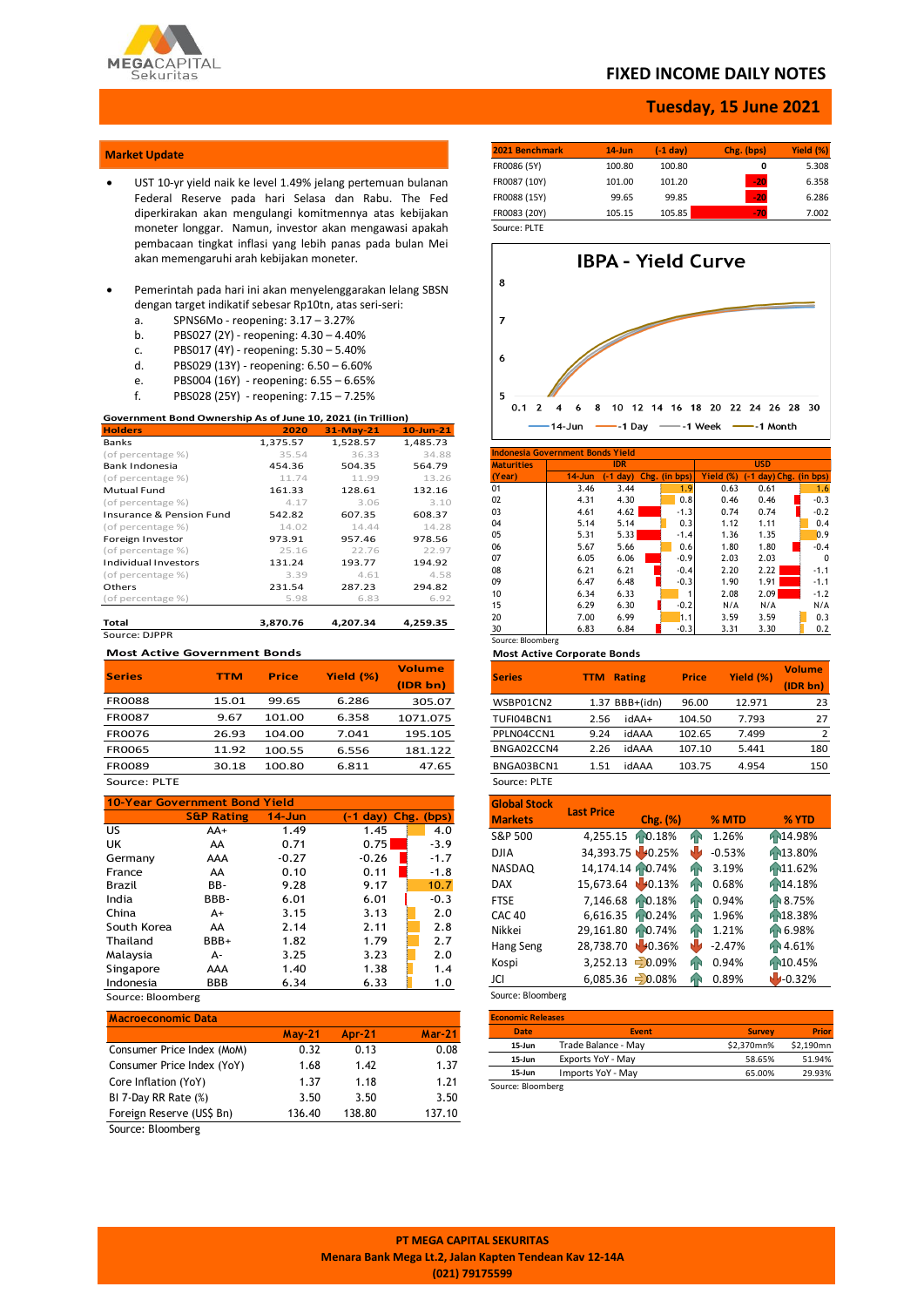

**Tuesday, 15 June 2021**

# **Government Bond Prices**

| <b>YTMX</b><br><b>YTM</b><br><b>Est. Yield</b><br><b>Fair Price</b><br><b>Series</b><br>TTM<br>Coupon<br><b>Price</b><br>Spread (bps)<br>Recommendation<br><b>Maturity</b><br>FR0034<br>15-Jun-21<br>0.00<br>12.80%<br>$-25.93%$<br>2.96%<br>-9<br>100.11<br>$-25.925$<br>100.03<br>Fair<br>FR0053<br>15-Jul-21<br>0.08<br>8.25%<br>$-6$<br>100.48<br>2.124<br>2.12%<br>3.18%<br>100.43<br>Fair<br>FR0061<br>0.92<br>7.00%<br>29<br>15-May-22<br>103.15<br>3.463<br>3.46%<br>3.17%<br>103.44<br>Cheap<br>$-30$<br>FR0035<br>15-Jun-22<br>12.90%<br>1.00<br>109.08<br>3.55<br>3.55%<br>3.88%<br>108.79<br>Expensive<br>FR0043<br>15-Jul-22<br>1.08<br>10.25%<br>106.72<br>3.832<br>3.83%<br>3.88%<br>106.70<br>$-2$<br>Fair<br>FR0063<br>1.92<br>5.63%<br>69<br>15-May-23<br>4.308<br>4.31%<br>3.94%<br>103.08<br>102.39<br>Cheap<br>FR0046<br>2.08<br>9.50%<br>15-Jul-23<br>109.78<br>4.516<br>4.52%<br>4.50%<br>109.85<br>$6 \mid$<br>Fair<br>FR0039<br>2.17<br>11.75%<br>$-2\phi$<br>15-Aug-23<br>114.91<br>4.462<br>4.46%<br>4.55%<br>114.71<br>Fair<br>FR0070<br>2.75<br>8.38%<br>15-Mar-24<br>109.61<br>4.608<br>4.61%<br>4.59%<br>109.67<br>6 <br>Fair<br>FR0077<br>2.92<br>8.13%<br>15-May-24<br>109.53<br>4.589<br>4.59%<br>80<br>4.88%<br>108.74<br>Expensive<br>FR0044<br>3.26<br>10.00%<br>15-Sep-24<br>5.246<br>5.25%<br>4.98%<br>114.88<br>78<br>114.10<br>Cheap<br>FR0081<br>-84<br>4.01<br>6.50%<br>15-Jun-25<br>104.02<br>104.86<br>5.14<br>5.14%<br>5.37%<br>Expensive<br>FR0040<br>4.26<br>11.00%<br>15-Sep-25<br>120.45<br>5.543<br>67<br>5.54%<br>5.37%<br>121.12<br>Cheap<br>FR0084<br>15-Feb-26<br>4.68<br>7.25%<br>5.43%<br>107.29<br>$-11$<br>107.40<br>5.43<br>5.46%<br>Fair<br><b>FR0086</b><br>5.50%<br>$-115$<br>15-Apr-26<br>4.84<br>5.314<br>5.31%<br>5.59%<br>99.63<br>100.78<br>Expensive<br>11<br>FR0037<br>15-Sep-26<br>5.26<br>12.00%<br>128.34<br>128.23<br>5.712<br>5.71%<br>5.68%<br>Fair<br>FR0056<br>8.38%<br>-129<br>15-Sep-26<br>5.26<br>113.04<br>5.48%<br>5.479<br>5.75%<br>111.75<br>Expensive<br>FR0059<br>5.92<br>7.00%<br>15-May-27<br>106.60<br>106.20<br>$-4$<br>5.669<br>5.67%<br>5.75%<br>Expensive<br>FR0042<br>15-Jul-27<br>6.09<br>10.25%<br>5.95<br>5.93%<br>121.80<br>10 <sub>l</sub><br>121.70<br>5.95%<br>Fair<br>FR0047<br>15-Feb-28<br>6.68<br>10.00%<br>30 <sub>l</sub><br>6.007<br>5.95%<br>122.02<br>121.72<br>6.01%<br>Cheap<br>FR0064<br>6.92<br>6.13%<br>-61<br>15-May-28<br>100.91<br>5.962<br>5.96%<br>6.07%<br>100.30<br>Expensive<br>FR0071<br>15-Mar-29<br>7.76<br>9.00%<br>116.97<br>6.206<br>6.21%<br>6.13%<br>117.47<br>51<br>Cheap<br>-5<br>FR0078<br>7.92<br>8.25%<br>15-May-29<br>112.79<br>6.18%<br>6.26%<br>112.26<br>Expensive<br>6.18<br>FR0052<br>10.50%<br>24<br>15-Aug-30<br>9.18<br>127.55<br>6.47%<br>6.44%<br>127.79<br>Fair<br>6.47<br>FR0082<br>15-Sep-30<br>9.26<br>7.00%<br>104.97<br>6.282<br>6.28%<br>6.46%<br>103.71<br>- <mark>12</mark> 6<br>Expensive<br><b>FR0087</b><br>15-Feb-31<br>9.68<br>6.50%<br>101.13<br>6.341<br>6.34%<br>6.47%<br>100.20<br>$-92$<br>Expensive<br>- 7 <mark>5</mark><br>FR0085<br>7.75%<br>15-Apr-31<br>9.84<br>109.57<br>6.42%<br>108.83<br>6.42<br>6.52%<br>Expensive<br>FR0073<br>9.92<br>8.75%<br>-93<br>15-May-31<br>116.89<br>6.42%<br>6.54%<br>115.96<br>6.42<br>Expensive<br>FR0054<br>15-Jul-31<br>9.50%<br>34<br>10.09<br>6.595<br>6.92%<br>6.55%<br>121.49<br>121.15<br>Cheap<br>FR0058<br>15-Jun-32<br>11.01<br>8.25%<br>52<br>111.81<br>6.715<br>6.72%<br>6.65%<br>112.33<br>Cheap<br>FR0074<br>11.18<br>7.50%<br>-9<br>15-Aug-32<br>106.68<br>6.642<br>6.64%<br>6.65%<br>106.59<br>Fair<br>FR0065<br>11.93<br>6.63%<br>15-May-33<br>100.61<br>6.55%<br>6.67%<br>99.65<br>-96<br>6.55<br>Expensive<br>FR0068<br>12.76<br>8.38%<br>15-Mar-34<br>112.82<br>6.849<br>6.85%<br>113.87<br>105<br>6.74%<br>Cheap<br><b>FR0080</b><br>14.01<br>7.50%<br>$-3\frac{1}{2}$<br>15-Jun-35<br>105.96<br>6.832<br>6.83%<br>6.87%<br>105.61<br>Expensive<br>FR0072<br>8.25%<br>15-May-36<br>14.93<br>111.95<br>6.949<br>6.95%<br>6.87%<br>112.74<br>79<br>Cheap<br><b>FR0088</b><br>15.01<br>6.25%<br>15-Jun-36<br>99.59<br>6.293<br>6.29%<br>6.92%<br>93.77<br>-581<br>Expensive<br>9.75%<br>FR0045<br>15-May-37<br>15.93<br>7.352<br>122.38<br>7.35%<br>6.92%<br>126.99<br>Cheap<br>460<br>25<br>FR0075<br>7.50%<br>15-May-38<br>16.93<br>7.00%<br>6.97%<br>104.94<br>6.996<br>105.19<br>Cheap<br>15-Jul-38<br>FR0050<br>17.10<br>10.50%<br>261<br>131.78<br>7.23<br>7.23%<br>7.01%<br>Cheap<br>134.38<br>FR0079<br>15-Apr-39<br>17.85<br>8.38%<br>27<br>113.40<br>7.042<br>7.04%<br>7.02%<br>113.67<br>Cheap<br>$-5$<br>FR0083<br>15-Apr-40<br>18.85<br>7.50%<br>7.002<br>7.00%<br>7.05%<br>104.62<br>Expensive<br>105.15<br>$-5$<br>FR0057<br>15-May-41<br>19.93<br>9.50%<br>125.60<br>7.084<br>7.08%<br>7.09%<br>Fair<br>125.55<br>FR0062<br>15-Apr-42<br>20.85<br>6.38%<br>$-610$<br>98.10<br>6.542<br>6.54%<br>7.12%<br>92.00<br>Expensive<br>FR0067<br>15-Feb-44<br>22.69<br>8.75%<br>116.00<br>7.295<br>7.30%<br>7.17%<br>117.58<br>158<br>Cheap<br>FR0076<br>15-May-48<br>26.94<br>7.38%<br>103.88<br>7.051<br>7.05%<br>7.25%<br>101.47<br>$-241$<br>Expensive |        | Closing Price: 14-Jun-2021 |       |       |        |       |       |       |       |       |           |
|-----------------------------------------------------------------------------------------------------------------------------------------------------------------------------------------------------------------------------------------------------------------------------------------------------------------------------------------------------------------------------------------------------------------------------------------------------------------------------------------------------------------------------------------------------------------------------------------------------------------------------------------------------------------------------------------------------------------------------------------------------------------------------------------------------------------------------------------------------------------------------------------------------------------------------------------------------------------------------------------------------------------------------------------------------------------------------------------------------------------------------------------------------------------------------------------------------------------------------------------------------------------------------------------------------------------------------------------------------------------------------------------------------------------------------------------------------------------------------------------------------------------------------------------------------------------------------------------------------------------------------------------------------------------------------------------------------------------------------------------------------------------------------------------------------------------------------------------------------------------------------------------------------------------------------------------------------------------------------------------------------------------------------------------------------------------------------------------------------------------------------------------------------------------------------------------------------------------------------------------------------------------------------------------------------------------------------------------------------------------------------------------------------------------------------------------------------------------------------------------------------------------------------------------------------------------------------------------------------------------------------------------------------------------------------------------------------------------------------------------------------------------------------------------------------------------------------------------------------------------------------------------------------------------------------------------------------------------------------------------------------------------------------------------------------------------------------------------------------------------------------------------------------------------------------------------------------------------------------------------------------------------------------------------------------------------------------------------------------------------------------------------------------------------------------------------------------------------------------------------------------------------------------------------------------------------------------------------------------------------------------------------------------------------------------------------------------------------------------------------------------------------------------------------------------------------------------------------------------------------------------------------------------------------------------------------------------------------------------------------------------------------------------------------------------------------------------------------------------------------------------------------------------------------------------------------------------------------------------------------------------------------------------------------------------------------------------------------------------------------------------------------------------------------------------------------------------------------------------------------------------------------------------------------------------------------------------------------------------------------------------------------------------------------------------------------------------------------------------------------------------------------------------------------------------------------------------------------------------------------------------------------------------------------------------------------------------------------------------------------------------------------------------------------------------------------------------------------------------------------------------------------------------------------------------------------------------|--------|----------------------------|-------|-------|--------|-------|-------|-------|-------|-------|-----------|
|                                                                                                                                                                                                                                                                                                                                                                                                                                                                                                                                                                                                                                                                                                                                                                                                                                                                                                                                                                                                                                                                                                                                                                                                                                                                                                                                                                                                                                                                                                                                                                                                                                                                                                                                                                                                                                                                                                                                                                                                                                                                                                                                                                                                                                                                                                                                                                                                                                                                                                                                                                                                                                                                                                                                                                                                                                                                                                                                                                                                                                                                                                                                                                                                                                                                                                                                                                                                                                                                                                                                                                                                                                                                                                                                                                                                                                                                                                                                                                                                                                                                                                                                                                                                                                                                                                                                                                                                                                                                                                                                                                                                                                                                                                                                                                                                                                                                                                                                                                                                                                                                                                                                                                                                     |        |                            |       |       |        |       |       |       |       |       |           |
|                                                                                                                                                                                                                                                                                                                                                                                                                                                                                                                                                                                                                                                                                                                                                                                                                                                                                                                                                                                                                                                                                                                                                                                                                                                                                                                                                                                                                                                                                                                                                                                                                                                                                                                                                                                                                                                                                                                                                                                                                                                                                                                                                                                                                                                                                                                                                                                                                                                                                                                                                                                                                                                                                                                                                                                                                                                                                                                                                                                                                                                                                                                                                                                                                                                                                                                                                                                                                                                                                                                                                                                                                                                                                                                                                                                                                                                                                                                                                                                                                                                                                                                                                                                                                                                                                                                                                                                                                                                                                                                                                                                                                                                                                                                                                                                                                                                                                                                                                                                                                                                                                                                                                                                                     |        |                            |       |       |        |       |       |       |       |       |           |
|                                                                                                                                                                                                                                                                                                                                                                                                                                                                                                                                                                                                                                                                                                                                                                                                                                                                                                                                                                                                                                                                                                                                                                                                                                                                                                                                                                                                                                                                                                                                                                                                                                                                                                                                                                                                                                                                                                                                                                                                                                                                                                                                                                                                                                                                                                                                                                                                                                                                                                                                                                                                                                                                                                                                                                                                                                                                                                                                                                                                                                                                                                                                                                                                                                                                                                                                                                                                                                                                                                                                                                                                                                                                                                                                                                                                                                                                                                                                                                                                                                                                                                                                                                                                                                                                                                                                                                                                                                                                                                                                                                                                                                                                                                                                                                                                                                                                                                                                                                                                                                                                                                                                                                                                     |        |                            |       |       |        |       |       |       |       |       |           |
|                                                                                                                                                                                                                                                                                                                                                                                                                                                                                                                                                                                                                                                                                                                                                                                                                                                                                                                                                                                                                                                                                                                                                                                                                                                                                                                                                                                                                                                                                                                                                                                                                                                                                                                                                                                                                                                                                                                                                                                                                                                                                                                                                                                                                                                                                                                                                                                                                                                                                                                                                                                                                                                                                                                                                                                                                                                                                                                                                                                                                                                                                                                                                                                                                                                                                                                                                                                                                                                                                                                                                                                                                                                                                                                                                                                                                                                                                                                                                                                                                                                                                                                                                                                                                                                                                                                                                                                                                                                                                                                                                                                                                                                                                                                                                                                                                                                                                                                                                                                                                                                                                                                                                                                                     |        |                            |       |       |        |       |       |       |       |       |           |
|                                                                                                                                                                                                                                                                                                                                                                                                                                                                                                                                                                                                                                                                                                                                                                                                                                                                                                                                                                                                                                                                                                                                                                                                                                                                                                                                                                                                                                                                                                                                                                                                                                                                                                                                                                                                                                                                                                                                                                                                                                                                                                                                                                                                                                                                                                                                                                                                                                                                                                                                                                                                                                                                                                                                                                                                                                                                                                                                                                                                                                                                                                                                                                                                                                                                                                                                                                                                                                                                                                                                                                                                                                                                                                                                                                                                                                                                                                                                                                                                                                                                                                                                                                                                                                                                                                                                                                                                                                                                                                                                                                                                                                                                                                                                                                                                                                                                                                                                                                                                                                                                                                                                                                                                     |        |                            |       |       |        |       |       |       |       |       |           |
|                                                                                                                                                                                                                                                                                                                                                                                                                                                                                                                                                                                                                                                                                                                                                                                                                                                                                                                                                                                                                                                                                                                                                                                                                                                                                                                                                                                                                                                                                                                                                                                                                                                                                                                                                                                                                                                                                                                                                                                                                                                                                                                                                                                                                                                                                                                                                                                                                                                                                                                                                                                                                                                                                                                                                                                                                                                                                                                                                                                                                                                                                                                                                                                                                                                                                                                                                                                                                                                                                                                                                                                                                                                                                                                                                                                                                                                                                                                                                                                                                                                                                                                                                                                                                                                                                                                                                                                                                                                                                                                                                                                                                                                                                                                                                                                                                                                                                                                                                                                                                                                                                                                                                                                                     |        |                            |       |       |        |       |       |       |       |       |           |
|                                                                                                                                                                                                                                                                                                                                                                                                                                                                                                                                                                                                                                                                                                                                                                                                                                                                                                                                                                                                                                                                                                                                                                                                                                                                                                                                                                                                                                                                                                                                                                                                                                                                                                                                                                                                                                                                                                                                                                                                                                                                                                                                                                                                                                                                                                                                                                                                                                                                                                                                                                                                                                                                                                                                                                                                                                                                                                                                                                                                                                                                                                                                                                                                                                                                                                                                                                                                                                                                                                                                                                                                                                                                                                                                                                                                                                                                                                                                                                                                                                                                                                                                                                                                                                                                                                                                                                                                                                                                                                                                                                                                                                                                                                                                                                                                                                                                                                                                                                                                                                                                                                                                                                                                     |        |                            |       |       |        |       |       |       |       |       |           |
|                                                                                                                                                                                                                                                                                                                                                                                                                                                                                                                                                                                                                                                                                                                                                                                                                                                                                                                                                                                                                                                                                                                                                                                                                                                                                                                                                                                                                                                                                                                                                                                                                                                                                                                                                                                                                                                                                                                                                                                                                                                                                                                                                                                                                                                                                                                                                                                                                                                                                                                                                                                                                                                                                                                                                                                                                                                                                                                                                                                                                                                                                                                                                                                                                                                                                                                                                                                                                                                                                                                                                                                                                                                                                                                                                                                                                                                                                                                                                                                                                                                                                                                                                                                                                                                                                                                                                                                                                                                                                                                                                                                                                                                                                                                                                                                                                                                                                                                                                                                                                                                                                                                                                                                                     |        |                            |       |       |        |       |       |       |       |       |           |
|                                                                                                                                                                                                                                                                                                                                                                                                                                                                                                                                                                                                                                                                                                                                                                                                                                                                                                                                                                                                                                                                                                                                                                                                                                                                                                                                                                                                                                                                                                                                                                                                                                                                                                                                                                                                                                                                                                                                                                                                                                                                                                                                                                                                                                                                                                                                                                                                                                                                                                                                                                                                                                                                                                                                                                                                                                                                                                                                                                                                                                                                                                                                                                                                                                                                                                                                                                                                                                                                                                                                                                                                                                                                                                                                                                                                                                                                                                                                                                                                                                                                                                                                                                                                                                                                                                                                                                                                                                                                                                                                                                                                                                                                                                                                                                                                                                                                                                                                                                                                                                                                                                                                                                                                     |        |                            |       |       |        |       |       |       |       |       |           |
|                                                                                                                                                                                                                                                                                                                                                                                                                                                                                                                                                                                                                                                                                                                                                                                                                                                                                                                                                                                                                                                                                                                                                                                                                                                                                                                                                                                                                                                                                                                                                                                                                                                                                                                                                                                                                                                                                                                                                                                                                                                                                                                                                                                                                                                                                                                                                                                                                                                                                                                                                                                                                                                                                                                                                                                                                                                                                                                                                                                                                                                                                                                                                                                                                                                                                                                                                                                                                                                                                                                                                                                                                                                                                                                                                                                                                                                                                                                                                                                                                                                                                                                                                                                                                                                                                                                                                                                                                                                                                                                                                                                                                                                                                                                                                                                                                                                                                                                                                                                                                                                                                                                                                                                                     |        |                            |       |       |        |       |       |       |       |       |           |
|                                                                                                                                                                                                                                                                                                                                                                                                                                                                                                                                                                                                                                                                                                                                                                                                                                                                                                                                                                                                                                                                                                                                                                                                                                                                                                                                                                                                                                                                                                                                                                                                                                                                                                                                                                                                                                                                                                                                                                                                                                                                                                                                                                                                                                                                                                                                                                                                                                                                                                                                                                                                                                                                                                                                                                                                                                                                                                                                                                                                                                                                                                                                                                                                                                                                                                                                                                                                                                                                                                                                                                                                                                                                                                                                                                                                                                                                                                                                                                                                                                                                                                                                                                                                                                                                                                                                                                                                                                                                                                                                                                                                                                                                                                                                                                                                                                                                                                                                                                                                                                                                                                                                                                                                     |        |                            |       |       |        |       |       |       |       |       |           |
|                                                                                                                                                                                                                                                                                                                                                                                                                                                                                                                                                                                                                                                                                                                                                                                                                                                                                                                                                                                                                                                                                                                                                                                                                                                                                                                                                                                                                                                                                                                                                                                                                                                                                                                                                                                                                                                                                                                                                                                                                                                                                                                                                                                                                                                                                                                                                                                                                                                                                                                                                                                                                                                                                                                                                                                                                                                                                                                                                                                                                                                                                                                                                                                                                                                                                                                                                                                                                                                                                                                                                                                                                                                                                                                                                                                                                                                                                                                                                                                                                                                                                                                                                                                                                                                                                                                                                                                                                                                                                                                                                                                                                                                                                                                                                                                                                                                                                                                                                                                                                                                                                                                                                                                                     |        |                            |       |       |        |       |       |       |       |       |           |
|                                                                                                                                                                                                                                                                                                                                                                                                                                                                                                                                                                                                                                                                                                                                                                                                                                                                                                                                                                                                                                                                                                                                                                                                                                                                                                                                                                                                                                                                                                                                                                                                                                                                                                                                                                                                                                                                                                                                                                                                                                                                                                                                                                                                                                                                                                                                                                                                                                                                                                                                                                                                                                                                                                                                                                                                                                                                                                                                                                                                                                                                                                                                                                                                                                                                                                                                                                                                                                                                                                                                                                                                                                                                                                                                                                                                                                                                                                                                                                                                                                                                                                                                                                                                                                                                                                                                                                                                                                                                                                                                                                                                                                                                                                                                                                                                                                                                                                                                                                                                                                                                                                                                                                                                     |        |                            |       |       |        |       |       |       |       |       |           |
|                                                                                                                                                                                                                                                                                                                                                                                                                                                                                                                                                                                                                                                                                                                                                                                                                                                                                                                                                                                                                                                                                                                                                                                                                                                                                                                                                                                                                                                                                                                                                                                                                                                                                                                                                                                                                                                                                                                                                                                                                                                                                                                                                                                                                                                                                                                                                                                                                                                                                                                                                                                                                                                                                                                                                                                                                                                                                                                                                                                                                                                                                                                                                                                                                                                                                                                                                                                                                                                                                                                                                                                                                                                                                                                                                                                                                                                                                                                                                                                                                                                                                                                                                                                                                                                                                                                                                                                                                                                                                                                                                                                                                                                                                                                                                                                                                                                                                                                                                                                                                                                                                                                                                                                                     |        |                            |       |       |        |       |       |       |       |       |           |
|                                                                                                                                                                                                                                                                                                                                                                                                                                                                                                                                                                                                                                                                                                                                                                                                                                                                                                                                                                                                                                                                                                                                                                                                                                                                                                                                                                                                                                                                                                                                                                                                                                                                                                                                                                                                                                                                                                                                                                                                                                                                                                                                                                                                                                                                                                                                                                                                                                                                                                                                                                                                                                                                                                                                                                                                                                                                                                                                                                                                                                                                                                                                                                                                                                                                                                                                                                                                                                                                                                                                                                                                                                                                                                                                                                                                                                                                                                                                                                                                                                                                                                                                                                                                                                                                                                                                                                                                                                                                                                                                                                                                                                                                                                                                                                                                                                                                                                                                                                                                                                                                                                                                                                                                     |        |                            |       |       |        |       |       |       |       |       |           |
|                                                                                                                                                                                                                                                                                                                                                                                                                                                                                                                                                                                                                                                                                                                                                                                                                                                                                                                                                                                                                                                                                                                                                                                                                                                                                                                                                                                                                                                                                                                                                                                                                                                                                                                                                                                                                                                                                                                                                                                                                                                                                                                                                                                                                                                                                                                                                                                                                                                                                                                                                                                                                                                                                                                                                                                                                                                                                                                                                                                                                                                                                                                                                                                                                                                                                                                                                                                                                                                                                                                                                                                                                                                                                                                                                                                                                                                                                                                                                                                                                                                                                                                                                                                                                                                                                                                                                                                                                                                                                                                                                                                                                                                                                                                                                                                                                                                                                                                                                                                                                                                                                                                                                                                                     |        |                            |       |       |        |       |       |       |       |       |           |
|                                                                                                                                                                                                                                                                                                                                                                                                                                                                                                                                                                                                                                                                                                                                                                                                                                                                                                                                                                                                                                                                                                                                                                                                                                                                                                                                                                                                                                                                                                                                                                                                                                                                                                                                                                                                                                                                                                                                                                                                                                                                                                                                                                                                                                                                                                                                                                                                                                                                                                                                                                                                                                                                                                                                                                                                                                                                                                                                                                                                                                                                                                                                                                                                                                                                                                                                                                                                                                                                                                                                                                                                                                                                                                                                                                                                                                                                                                                                                                                                                                                                                                                                                                                                                                                                                                                                                                                                                                                                                                                                                                                                                                                                                                                                                                                                                                                                                                                                                                                                                                                                                                                                                                                                     |        |                            |       |       |        |       |       |       |       |       |           |
|                                                                                                                                                                                                                                                                                                                                                                                                                                                                                                                                                                                                                                                                                                                                                                                                                                                                                                                                                                                                                                                                                                                                                                                                                                                                                                                                                                                                                                                                                                                                                                                                                                                                                                                                                                                                                                                                                                                                                                                                                                                                                                                                                                                                                                                                                                                                                                                                                                                                                                                                                                                                                                                                                                                                                                                                                                                                                                                                                                                                                                                                                                                                                                                                                                                                                                                                                                                                                                                                                                                                                                                                                                                                                                                                                                                                                                                                                                                                                                                                                                                                                                                                                                                                                                                                                                                                                                                                                                                                                                                                                                                                                                                                                                                                                                                                                                                                                                                                                                                                                                                                                                                                                                                                     |        |                            |       |       |        |       |       |       |       |       |           |
|                                                                                                                                                                                                                                                                                                                                                                                                                                                                                                                                                                                                                                                                                                                                                                                                                                                                                                                                                                                                                                                                                                                                                                                                                                                                                                                                                                                                                                                                                                                                                                                                                                                                                                                                                                                                                                                                                                                                                                                                                                                                                                                                                                                                                                                                                                                                                                                                                                                                                                                                                                                                                                                                                                                                                                                                                                                                                                                                                                                                                                                                                                                                                                                                                                                                                                                                                                                                                                                                                                                                                                                                                                                                                                                                                                                                                                                                                                                                                                                                                                                                                                                                                                                                                                                                                                                                                                                                                                                                                                                                                                                                                                                                                                                                                                                                                                                                                                                                                                                                                                                                                                                                                                                                     |        |                            |       |       |        |       |       |       |       |       |           |
|                                                                                                                                                                                                                                                                                                                                                                                                                                                                                                                                                                                                                                                                                                                                                                                                                                                                                                                                                                                                                                                                                                                                                                                                                                                                                                                                                                                                                                                                                                                                                                                                                                                                                                                                                                                                                                                                                                                                                                                                                                                                                                                                                                                                                                                                                                                                                                                                                                                                                                                                                                                                                                                                                                                                                                                                                                                                                                                                                                                                                                                                                                                                                                                                                                                                                                                                                                                                                                                                                                                                                                                                                                                                                                                                                                                                                                                                                                                                                                                                                                                                                                                                                                                                                                                                                                                                                                                                                                                                                                                                                                                                                                                                                                                                                                                                                                                                                                                                                                                                                                                                                                                                                                                                     |        |                            |       |       |        |       |       |       |       |       |           |
|                                                                                                                                                                                                                                                                                                                                                                                                                                                                                                                                                                                                                                                                                                                                                                                                                                                                                                                                                                                                                                                                                                                                                                                                                                                                                                                                                                                                                                                                                                                                                                                                                                                                                                                                                                                                                                                                                                                                                                                                                                                                                                                                                                                                                                                                                                                                                                                                                                                                                                                                                                                                                                                                                                                                                                                                                                                                                                                                                                                                                                                                                                                                                                                                                                                                                                                                                                                                                                                                                                                                                                                                                                                                                                                                                                                                                                                                                                                                                                                                                                                                                                                                                                                                                                                                                                                                                                                                                                                                                                                                                                                                                                                                                                                                                                                                                                                                                                                                                                                                                                                                                                                                                                                                     |        |                            |       |       |        |       |       |       |       |       |           |
|                                                                                                                                                                                                                                                                                                                                                                                                                                                                                                                                                                                                                                                                                                                                                                                                                                                                                                                                                                                                                                                                                                                                                                                                                                                                                                                                                                                                                                                                                                                                                                                                                                                                                                                                                                                                                                                                                                                                                                                                                                                                                                                                                                                                                                                                                                                                                                                                                                                                                                                                                                                                                                                                                                                                                                                                                                                                                                                                                                                                                                                                                                                                                                                                                                                                                                                                                                                                                                                                                                                                                                                                                                                                                                                                                                                                                                                                                                                                                                                                                                                                                                                                                                                                                                                                                                                                                                                                                                                                                                                                                                                                                                                                                                                                                                                                                                                                                                                                                                                                                                                                                                                                                                                                     |        |                            |       |       |        |       |       |       |       |       |           |
|                                                                                                                                                                                                                                                                                                                                                                                                                                                                                                                                                                                                                                                                                                                                                                                                                                                                                                                                                                                                                                                                                                                                                                                                                                                                                                                                                                                                                                                                                                                                                                                                                                                                                                                                                                                                                                                                                                                                                                                                                                                                                                                                                                                                                                                                                                                                                                                                                                                                                                                                                                                                                                                                                                                                                                                                                                                                                                                                                                                                                                                                                                                                                                                                                                                                                                                                                                                                                                                                                                                                                                                                                                                                                                                                                                                                                                                                                                                                                                                                                                                                                                                                                                                                                                                                                                                                                                                                                                                                                                                                                                                                                                                                                                                                                                                                                                                                                                                                                                                                                                                                                                                                                                                                     |        |                            |       |       |        |       |       |       |       |       |           |
|                                                                                                                                                                                                                                                                                                                                                                                                                                                                                                                                                                                                                                                                                                                                                                                                                                                                                                                                                                                                                                                                                                                                                                                                                                                                                                                                                                                                                                                                                                                                                                                                                                                                                                                                                                                                                                                                                                                                                                                                                                                                                                                                                                                                                                                                                                                                                                                                                                                                                                                                                                                                                                                                                                                                                                                                                                                                                                                                                                                                                                                                                                                                                                                                                                                                                                                                                                                                                                                                                                                                                                                                                                                                                                                                                                                                                                                                                                                                                                                                                                                                                                                                                                                                                                                                                                                                                                                                                                                                                                                                                                                                                                                                                                                                                                                                                                                                                                                                                                                                                                                                                                                                                                                                     |        |                            |       |       |        |       |       |       |       |       |           |
|                                                                                                                                                                                                                                                                                                                                                                                                                                                                                                                                                                                                                                                                                                                                                                                                                                                                                                                                                                                                                                                                                                                                                                                                                                                                                                                                                                                                                                                                                                                                                                                                                                                                                                                                                                                                                                                                                                                                                                                                                                                                                                                                                                                                                                                                                                                                                                                                                                                                                                                                                                                                                                                                                                                                                                                                                                                                                                                                                                                                                                                                                                                                                                                                                                                                                                                                                                                                                                                                                                                                                                                                                                                                                                                                                                                                                                                                                                                                                                                                                                                                                                                                                                                                                                                                                                                                                                                                                                                                                                                                                                                                                                                                                                                                                                                                                                                                                                                                                                                                                                                                                                                                                                                                     |        |                            |       |       |        |       |       |       |       |       |           |
|                                                                                                                                                                                                                                                                                                                                                                                                                                                                                                                                                                                                                                                                                                                                                                                                                                                                                                                                                                                                                                                                                                                                                                                                                                                                                                                                                                                                                                                                                                                                                                                                                                                                                                                                                                                                                                                                                                                                                                                                                                                                                                                                                                                                                                                                                                                                                                                                                                                                                                                                                                                                                                                                                                                                                                                                                                                                                                                                                                                                                                                                                                                                                                                                                                                                                                                                                                                                                                                                                                                                                                                                                                                                                                                                                                                                                                                                                                                                                                                                                                                                                                                                                                                                                                                                                                                                                                                                                                                                                                                                                                                                                                                                                                                                                                                                                                                                                                                                                                                                                                                                                                                                                                                                     |        |                            |       |       |        |       |       |       |       |       |           |
|                                                                                                                                                                                                                                                                                                                                                                                                                                                                                                                                                                                                                                                                                                                                                                                                                                                                                                                                                                                                                                                                                                                                                                                                                                                                                                                                                                                                                                                                                                                                                                                                                                                                                                                                                                                                                                                                                                                                                                                                                                                                                                                                                                                                                                                                                                                                                                                                                                                                                                                                                                                                                                                                                                                                                                                                                                                                                                                                                                                                                                                                                                                                                                                                                                                                                                                                                                                                                                                                                                                                                                                                                                                                                                                                                                                                                                                                                                                                                                                                                                                                                                                                                                                                                                                                                                                                                                                                                                                                                                                                                                                                                                                                                                                                                                                                                                                                                                                                                                                                                                                                                                                                                                                                     |        |                            |       |       |        |       |       |       |       |       |           |
|                                                                                                                                                                                                                                                                                                                                                                                                                                                                                                                                                                                                                                                                                                                                                                                                                                                                                                                                                                                                                                                                                                                                                                                                                                                                                                                                                                                                                                                                                                                                                                                                                                                                                                                                                                                                                                                                                                                                                                                                                                                                                                                                                                                                                                                                                                                                                                                                                                                                                                                                                                                                                                                                                                                                                                                                                                                                                                                                                                                                                                                                                                                                                                                                                                                                                                                                                                                                                                                                                                                                                                                                                                                                                                                                                                                                                                                                                                                                                                                                                                                                                                                                                                                                                                                                                                                                                                                                                                                                                                                                                                                                                                                                                                                                                                                                                                                                                                                                                                                                                                                                                                                                                                                                     |        |                            |       |       |        |       |       |       |       |       |           |
|                                                                                                                                                                                                                                                                                                                                                                                                                                                                                                                                                                                                                                                                                                                                                                                                                                                                                                                                                                                                                                                                                                                                                                                                                                                                                                                                                                                                                                                                                                                                                                                                                                                                                                                                                                                                                                                                                                                                                                                                                                                                                                                                                                                                                                                                                                                                                                                                                                                                                                                                                                                                                                                                                                                                                                                                                                                                                                                                                                                                                                                                                                                                                                                                                                                                                                                                                                                                                                                                                                                                                                                                                                                                                                                                                                                                                                                                                                                                                                                                                                                                                                                                                                                                                                                                                                                                                                                                                                                                                                                                                                                                                                                                                                                                                                                                                                                                                                                                                                                                                                                                                                                                                                                                     |        |                            |       |       |        |       |       |       |       |       |           |
|                                                                                                                                                                                                                                                                                                                                                                                                                                                                                                                                                                                                                                                                                                                                                                                                                                                                                                                                                                                                                                                                                                                                                                                                                                                                                                                                                                                                                                                                                                                                                                                                                                                                                                                                                                                                                                                                                                                                                                                                                                                                                                                                                                                                                                                                                                                                                                                                                                                                                                                                                                                                                                                                                                                                                                                                                                                                                                                                                                                                                                                                                                                                                                                                                                                                                                                                                                                                                                                                                                                                                                                                                                                                                                                                                                                                                                                                                                                                                                                                                                                                                                                                                                                                                                                                                                                                                                                                                                                                                                                                                                                                                                                                                                                                                                                                                                                                                                                                                                                                                                                                                                                                                                                                     |        |                            |       |       |        |       |       |       |       |       |           |
|                                                                                                                                                                                                                                                                                                                                                                                                                                                                                                                                                                                                                                                                                                                                                                                                                                                                                                                                                                                                                                                                                                                                                                                                                                                                                                                                                                                                                                                                                                                                                                                                                                                                                                                                                                                                                                                                                                                                                                                                                                                                                                                                                                                                                                                                                                                                                                                                                                                                                                                                                                                                                                                                                                                                                                                                                                                                                                                                                                                                                                                                                                                                                                                                                                                                                                                                                                                                                                                                                                                                                                                                                                                                                                                                                                                                                                                                                                                                                                                                                                                                                                                                                                                                                                                                                                                                                                                                                                                                                                                                                                                                                                                                                                                                                                                                                                                                                                                                                                                                                                                                                                                                                                                                     |        |                            |       |       |        |       |       |       |       |       |           |
|                                                                                                                                                                                                                                                                                                                                                                                                                                                                                                                                                                                                                                                                                                                                                                                                                                                                                                                                                                                                                                                                                                                                                                                                                                                                                                                                                                                                                                                                                                                                                                                                                                                                                                                                                                                                                                                                                                                                                                                                                                                                                                                                                                                                                                                                                                                                                                                                                                                                                                                                                                                                                                                                                                                                                                                                                                                                                                                                                                                                                                                                                                                                                                                                                                                                                                                                                                                                                                                                                                                                                                                                                                                                                                                                                                                                                                                                                                                                                                                                                                                                                                                                                                                                                                                                                                                                                                                                                                                                                                                                                                                                                                                                                                                                                                                                                                                                                                                                                                                                                                                                                                                                                                                                     |        |                            |       |       |        |       |       |       |       |       |           |
|                                                                                                                                                                                                                                                                                                                                                                                                                                                                                                                                                                                                                                                                                                                                                                                                                                                                                                                                                                                                                                                                                                                                                                                                                                                                                                                                                                                                                                                                                                                                                                                                                                                                                                                                                                                                                                                                                                                                                                                                                                                                                                                                                                                                                                                                                                                                                                                                                                                                                                                                                                                                                                                                                                                                                                                                                                                                                                                                                                                                                                                                                                                                                                                                                                                                                                                                                                                                                                                                                                                                                                                                                                                                                                                                                                                                                                                                                                                                                                                                                                                                                                                                                                                                                                                                                                                                                                                                                                                                                                                                                                                                                                                                                                                                                                                                                                                                                                                                                                                                                                                                                                                                                                                                     |        |                            |       |       |        |       |       |       |       |       |           |
|                                                                                                                                                                                                                                                                                                                                                                                                                                                                                                                                                                                                                                                                                                                                                                                                                                                                                                                                                                                                                                                                                                                                                                                                                                                                                                                                                                                                                                                                                                                                                                                                                                                                                                                                                                                                                                                                                                                                                                                                                                                                                                                                                                                                                                                                                                                                                                                                                                                                                                                                                                                                                                                                                                                                                                                                                                                                                                                                                                                                                                                                                                                                                                                                                                                                                                                                                                                                                                                                                                                                                                                                                                                                                                                                                                                                                                                                                                                                                                                                                                                                                                                                                                                                                                                                                                                                                                                                                                                                                                                                                                                                                                                                                                                                                                                                                                                                                                                                                                                                                                                                                                                                                                                                     |        |                            |       |       |        |       |       |       |       |       |           |
|                                                                                                                                                                                                                                                                                                                                                                                                                                                                                                                                                                                                                                                                                                                                                                                                                                                                                                                                                                                                                                                                                                                                                                                                                                                                                                                                                                                                                                                                                                                                                                                                                                                                                                                                                                                                                                                                                                                                                                                                                                                                                                                                                                                                                                                                                                                                                                                                                                                                                                                                                                                                                                                                                                                                                                                                                                                                                                                                                                                                                                                                                                                                                                                                                                                                                                                                                                                                                                                                                                                                                                                                                                                                                                                                                                                                                                                                                                                                                                                                                                                                                                                                                                                                                                                                                                                                                                                                                                                                                                                                                                                                                                                                                                                                                                                                                                                                                                                                                                                                                                                                                                                                                                                                     |        |                            |       |       |        |       |       |       |       |       |           |
|                                                                                                                                                                                                                                                                                                                                                                                                                                                                                                                                                                                                                                                                                                                                                                                                                                                                                                                                                                                                                                                                                                                                                                                                                                                                                                                                                                                                                                                                                                                                                                                                                                                                                                                                                                                                                                                                                                                                                                                                                                                                                                                                                                                                                                                                                                                                                                                                                                                                                                                                                                                                                                                                                                                                                                                                                                                                                                                                                                                                                                                                                                                                                                                                                                                                                                                                                                                                                                                                                                                                                                                                                                                                                                                                                                                                                                                                                                                                                                                                                                                                                                                                                                                                                                                                                                                                                                                                                                                                                                                                                                                                                                                                                                                                                                                                                                                                                                                                                                                                                                                                                                                                                                                                     |        |                            |       |       |        |       |       |       |       |       |           |
|                                                                                                                                                                                                                                                                                                                                                                                                                                                                                                                                                                                                                                                                                                                                                                                                                                                                                                                                                                                                                                                                                                                                                                                                                                                                                                                                                                                                                                                                                                                                                                                                                                                                                                                                                                                                                                                                                                                                                                                                                                                                                                                                                                                                                                                                                                                                                                                                                                                                                                                                                                                                                                                                                                                                                                                                                                                                                                                                                                                                                                                                                                                                                                                                                                                                                                                                                                                                                                                                                                                                                                                                                                                                                                                                                                                                                                                                                                                                                                                                                                                                                                                                                                                                                                                                                                                                                                                                                                                                                                                                                                                                                                                                                                                                                                                                                                                                                                                                                                                                                                                                                                                                                                                                     |        |                            |       |       |        |       |       |       |       |       |           |
|                                                                                                                                                                                                                                                                                                                                                                                                                                                                                                                                                                                                                                                                                                                                                                                                                                                                                                                                                                                                                                                                                                                                                                                                                                                                                                                                                                                                                                                                                                                                                                                                                                                                                                                                                                                                                                                                                                                                                                                                                                                                                                                                                                                                                                                                                                                                                                                                                                                                                                                                                                                                                                                                                                                                                                                                                                                                                                                                                                                                                                                                                                                                                                                                                                                                                                                                                                                                                                                                                                                                                                                                                                                                                                                                                                                                                                                                                                                                                                                                                                                                                                                                                                                                                                                                                                                                                                                                                                                                                                                                                                                                                                                                                                                                                                                                                                                                                                                                                                                                                                                                                                                                                                                                     |        |                            |       |       |        |       |       |       |       |       |           |
|                                                                                                                                                                                                                                                                                                                                                                                                                                                                                                                                                                                                                                                                                                                                                                                                                                                                                                                                                                                                                                                                                                                                                                                                                                                                                                                                                                                                                                                                                                                                                                                                                                                                                                                                                                                                                                                                                                                                                                                                                                                                                                                                                                                                                                                                                                                                                                                                                                                                                                                                                                                                                                                                                                                                                                                                                                                                                                                                                                                                                                                                                                                                                                                                                                                                                                                                                                                                                                                                                                                                                                                                                                                                                                                                                                                                                                                                                                                                                                                                                                                                                                                                                                                                                                                                                                                                                                                                                                                                                                                                                                                                                                                                                                                                                                                                                                                                                                                                                                                                                                                                                                                                                                                                     |        |                            |       |       |        |       |       |       |       |       |           |
|                                                                                                                                                                                                                                                                                                                                                                                                                                                                                                                                                                                                                                                                                                                                                                                                                                                                                                                                                                                                                                                                                                                                                                                                                                                                                                                                                                                                                                                                                                                                                                                                                                                                                                                                                                                                                                                                                                                                                                                                                                                                                                                                                                                                                                                                                                                                                                                                                                                                                                                                                                                                                                                                                                                                                                                                                                                                                                                                                                                                                                                                                                                                                                                                                                                                                                                                                                                                                                                                                                                                                                                                                                                                                                                                                                                                                                                                                                                                                                                                                                                                                                                                                                                                                                                                                                                                                                                                                                                                                                                                                                                                                                                                                                                                                                                                                                                                                                                                                                                                                                                                                                                                                                                                     |        |                            |       |       |        |       |       |       |       |       |           |
|                                                                                                                                                                                                                                                                                                                                                                                                                                                                                                                                                                                                                                                                                                                                                                                                                                                                                                                                                                                                                                                                                                                                                                                                                                                                                                                                                                                                                                                                                                                                                                                                                                                                                                                                                                                                                                                                                                                                                                                                                                                                                                                                                                                                                                                                                                                                                                                                                                                                                                                                                                                                                                                                                                                                                                                                                                                                                                                                                                                                                                                                                                                                                                                                                                                                                                                                                                                                                                                                                                                                                                                                                                                                                                                                                                                                                                                                                                                                                                                                                                                                                                                                                                                                                                                                                                                                                                                                                                                                                                                                                                                                                                                                                                                                                                                                                                                                                                                                                                                                                                                                                                                                                                                                     |        |                            |       |       |        |       |       |       |       |       |           |
|                                                                                                                                                                                                                                                                                                                                                                                                                                                                                                                                                                                                                                                                                                                                                                                                                                                                                                                                                                                                                                                                                                                                                                                                                                                                                                                                                                                                                                                                                                                                                                                                                                                                                                                                                                                                                                                                                                                                                                                                                                                                                                                                                                                                                                                                                                                                                                                                                                                                                                                                                                                                                                                                                                                                                                                                                                                                                                                                                                                                                                                                                                                                                                                                                                                                                                                                                                                                                                                                                                                                                                                                                                                                                                                                                                                                                                                                                                                                                                                                                                                                                                                                                                                                                                                                                                                                                                                                                                                                                                                                                                                                                                                                                                                                                                                                                                                                                                                                                                                                                                                                                                                                                                                                     |        |                            |       |       |        |       |       |       |       |       |           |
|                                                                                                                                                                                                                                                                                                                                                                                                                                                                                                                                                                                                                                                                                                                                                                                                                                                                                                                                                                                                                                                                                                                                                                                                                                                                                                                                                                                                                                                                                                                                                                                                                                                                                                                                                                                                                                                                                                                                                                                                                                                                                                                                                                                                                                                                                                                                                                                                                                                                                                                                                                                                                                                                                                                                                                                                                                                                                                                                                                                                                                                                                                                                                                                                                                                                                                                                                                                                                                                                                                                                                                                                                                                                                                                                                                                                                                                                                                                                                                                                                                                                                                                                                                                                                                                                                                                                                                                                                                                                                                                                                                                                                                                                                                                                                                                                                                                                                                                                                                                                                                                                                                                                                                                                     |        |                            |       |       |        |       |       |       |       |       |           |
|                                                                                                                                                                                                                                                                                                                                                                                                                                                                                                                                                                                                                                                                                                                                                                                                                                                                                                                                                                                                                                                                                                                                                                                                                                                                                                                                                                                                                                                                                                                                                                                                                                                                                                                                                                                                                                                                                                                                                                                                                                                                                                                                                                                                                                                                                                                                                                                                                                                                                                                                                                                                                                                                                                                                                                                                                                                                                                                                                                                                                                                                                                                                                                                                                                                                                                                                                                                                                                                                                                                                                                                                                                                                                                                                                                                                                                                                                                                                                                                                                                                                                                                                                                                                                                                                                                                                                                                                                                                                                                                                                                                                                                                                                                                                                                                                                                                                                                                                                                                                                                                                                                                                                                                                     |        |                            |       |       |        |       |       |       |       |       |           |
|                                                                                                                                                                                                                                                                                                                                                                                                                                                                                                                                                                                                                                                                                                                                                                                                                                                                                                                                                                                                                                                                                                                                                                                                                                                                                                                                                                                                                                                                                                                                                                                                                                                                                                                                                                                                                                                                                                                                                                                                                                                                                                                                                                                                                                                                                                                                                                                                                                                                                                                                                                                                                                                                                                                                                                                                                                                                                                                                                                                                                                                                                                                                                                                                                                                                                                                                                                                                                                                                                                                                                                                                                                                                                                                                                                                                                                                                                                                                                                                                                                                                                                                                                                                                                                                                                                                                                                                                                                                                                                                                                                                                                                                                                                                                                                                                                                                                                                                                                                                                                                                                                                                                                                                                     |        |                            |       |       |        |       |       |       |       |       |           |
|                                                                                                                                                                                                                                                                                                                                                                                                                                                                                                                                                                                                                                                                                                                                                                                                                                                                                                                                                                                                                                                                                                                                                                                                                                                                                                                                                                                                                                                                                                                                                                                                                                                                                                                                                                                                                                                                                                                                                                                                                                                                                                                                                                                                                                                                                                                                                                                                                                                                                                                                                                                                                                                                                                                                                                                                                                                                                                                                                                                                                                                                                                                                                                                                                                                                                                                                                                                                                                                                                                                                                                                                                                                                                                                                                                                                                                                                                                                                                                                                                                                                                                                                                                                                                                                                                                                                                                                                                                                                                                                                                                                                                                                                                                                                                                                                                                                                                                                                                                                                                                                                                                                                                                                                     |        |                            |       |       |        |       |       |       |       |       |           |
|                                                                                                                                                                                                                                                                                                                                                                                                                                                                                                                                                                                                                                                                                                                                                                                                                                                                                                                                                                                                                                                                                                                                                                                                                                                                                                                                                                                                                                                                                                                                                                                                                                                                                                                                                                                                                                                                                                                                                                                                                                                                                                                                                                                                                                                                                                                                                                                                                                                                                                                                                                                                                                                                                                                                                                                                                                                                                                                                                                                                                                                                                                                                                                                                                                                                                                                                                                                                                                                                                                                                                                                                                                                                                                                                                                                                                                                                                                                                                                                                                                                                                                                                                                                                                                                                                                                                                                                                                                                                                                                                                                                                                                                                                                                                                                                                                                                                                                                                                                                                                                                                                                                                                                                                     |        |                            |       |       |        |       |       |       |       |       |           |
|                                                                                                                                                                                                                                                                                                                                                                                                                                                                                                                                                                                                                                                                                                                                                                                                                                                                                                                                                                                                                                                                                                                                                                                                                                                                                                                                                                                                                                                                                                                                                                                                                                                                                                                                                                                                                                                                                                                                                                                                                                                                                                                                                                                                                                                                                                                                                                                                                                                                                                                                                                                                                                                                                                                                                                                                                                                                                                                                                                                                                                                                                                                                                                                                                                                                                                                                                                                                                                                                                                                                                                                                                                                                                                                                                                                                                                                                                                                                                                                                                                                                                                                                                                                                                                                                                                                                                                                                                                                                                                                                                                                                                                                                                                                                                                                                                                                                                                                                                                                                                                                                                                                                                                                                     | FR0089 | 15-Aug-51                  | 30.19 | 6.88% | 100.47 | 6.837 | 6.84% | 7.31% | 94.74 | $-57$ | Expensive |

Source: IBPA, PLTE, Bloomberg, & MCS Estimates